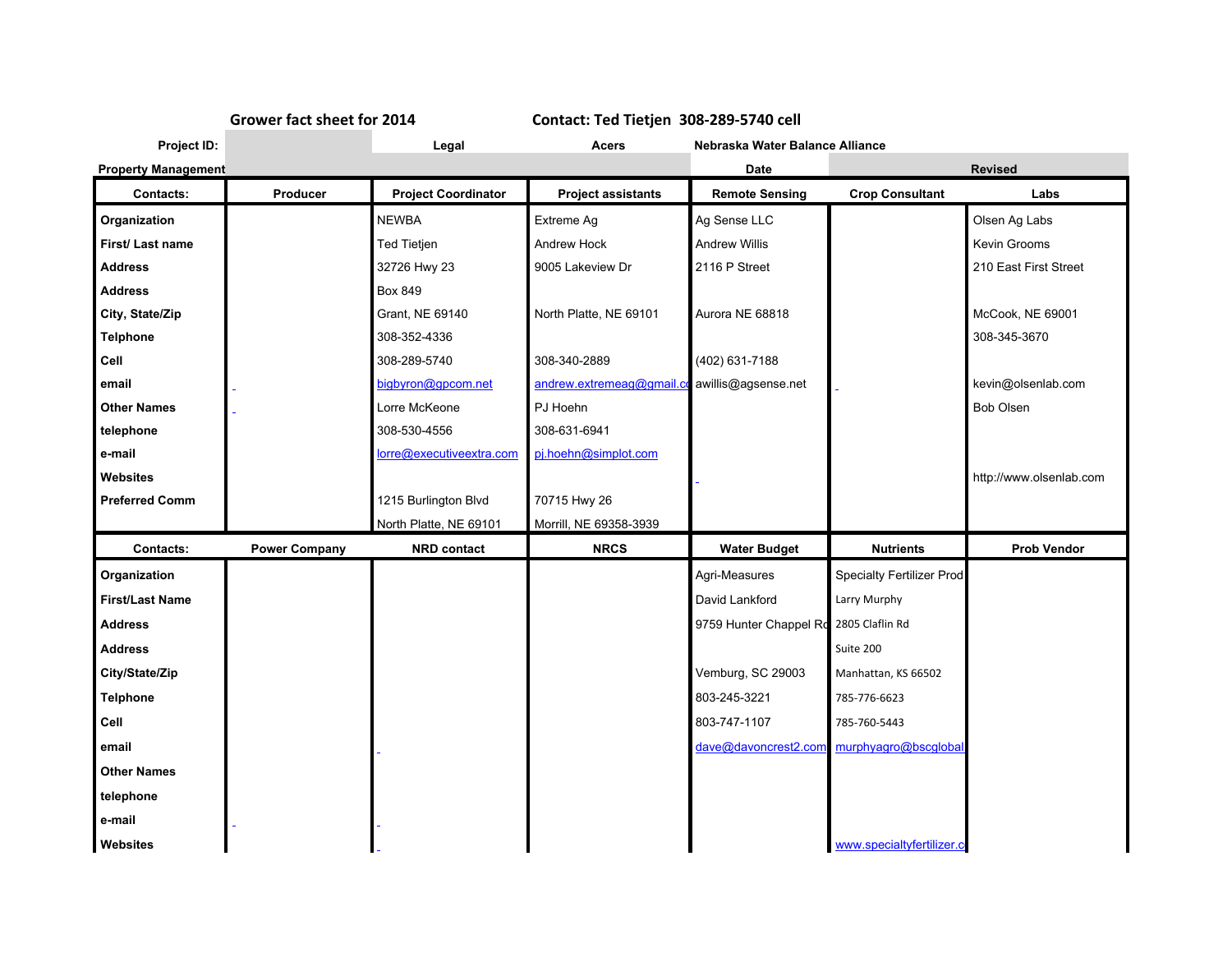| Preferred Comm |  |  |                   |  |
|----------------|--|--|-------------------|--|
|                |  |  | Servitec          |  |
| Account number |  |  | 800-557-7509-2103 |  |
|                |  |  |                   |  |

| Project ID:                | Legal                          | <b>Acers</b>  | Nebraska Water Balance Alliance |                   |                          |
|----------------------------|--------------------------------|---------------|---------------------------------|-------------------|--------------------------|
| <b>Property Management</b> |                                |               | <b>Date</b>                     |                   | <b>Revised</b>           |
| <b>Weather Station</b>     | <b>Flow meter</b>              |               | Variable Rate Irrigation        |                   | Information              |
| <b>Brand</b>               | <b>Brand</b>                   |               | <b>Brand</b>                    |                   | <b>NRD Allocations</b>   |
| <b>Serial Number</b>       | Serial number                  |               | Serial number                   |                   |                          |
| <b>GPS Coordinates</b>     | <b>Calibration</b>             |               | <b>Pressure Transducer</b>      |                   | <b>Carry Forward</b>     |
| Date installed             | <b>Module</b>                  |               | <b>Tipping bucket</b>           |                   |                          |
|                            | Serial number                  |               | Date installed                  |                   |                          |
|                            | date installed                 |               |                                 |                   |                          |
|                            | <b>Register reading</b>        |               |                                 |                   |                          |
|                            |                                |               |                                 |                   |                          |
| <b>Ag Sense-Crop Link</b>  | <b>Center Pivot &amp; well</b> |               |                                 | Sprinkler package | <b>Other information</b> |
| <b>Brand</b>               | <b>Brand</b>                   |               | <b>Brand</b>                    |                   | <b>Ultra-sonic test</b>  |
| <b>Serial Number</b>       | Length                         |               | <b>Model</b>                    |                   | <b>Date</b>              |
| <b>GPS Coordinates</b>     | <b>Serial Number</b>           |               | Year installed                  |                   | <b>GPM</b>               |
| Date Installed             | Year installed                 |               | <b>Spacings</b>                 |                   | <b>Pressure</b>          |
| <b>Tipping bucket</b>      | <b>Hour meter</b>              |               | overhang                        |                   |                          |
| <b>Press Transducer</b>    | Hours/round                    |               | End gun                         |                   | Ultra-sonic test         |
| Temperiture gauge          | Gear box ratio                 |               | Pressure X GPM                  |                   | Date                     |
| <b>Relative Humidity</b>   | <b>Center Drive Ratio</b>      |               | Pressure regulators             |                   | <b>GPM</b>               |
| Anemometer                 | <b>Pivot Pressure gauge</b>    |               | Elevation change + -            |                   | <b>Pressure</b>          |
|                            | Well, GPM & Pressure           |               |                                 |                   |                          |
| <b>Power Company</b>       |                                | <b>Probes</b> | Other                           |                   | <b>Other information</b> |
| <b>Name</b>                | <b>Brand</b>                   |               | <b>Mapping</b>                  |                   |                          |
| <b>Automatic MR</b>        | Serial number                  |               | surface                         |                   |                          |
| Meter number               | Length of probe                |               | 36 inches                       |                   |                          |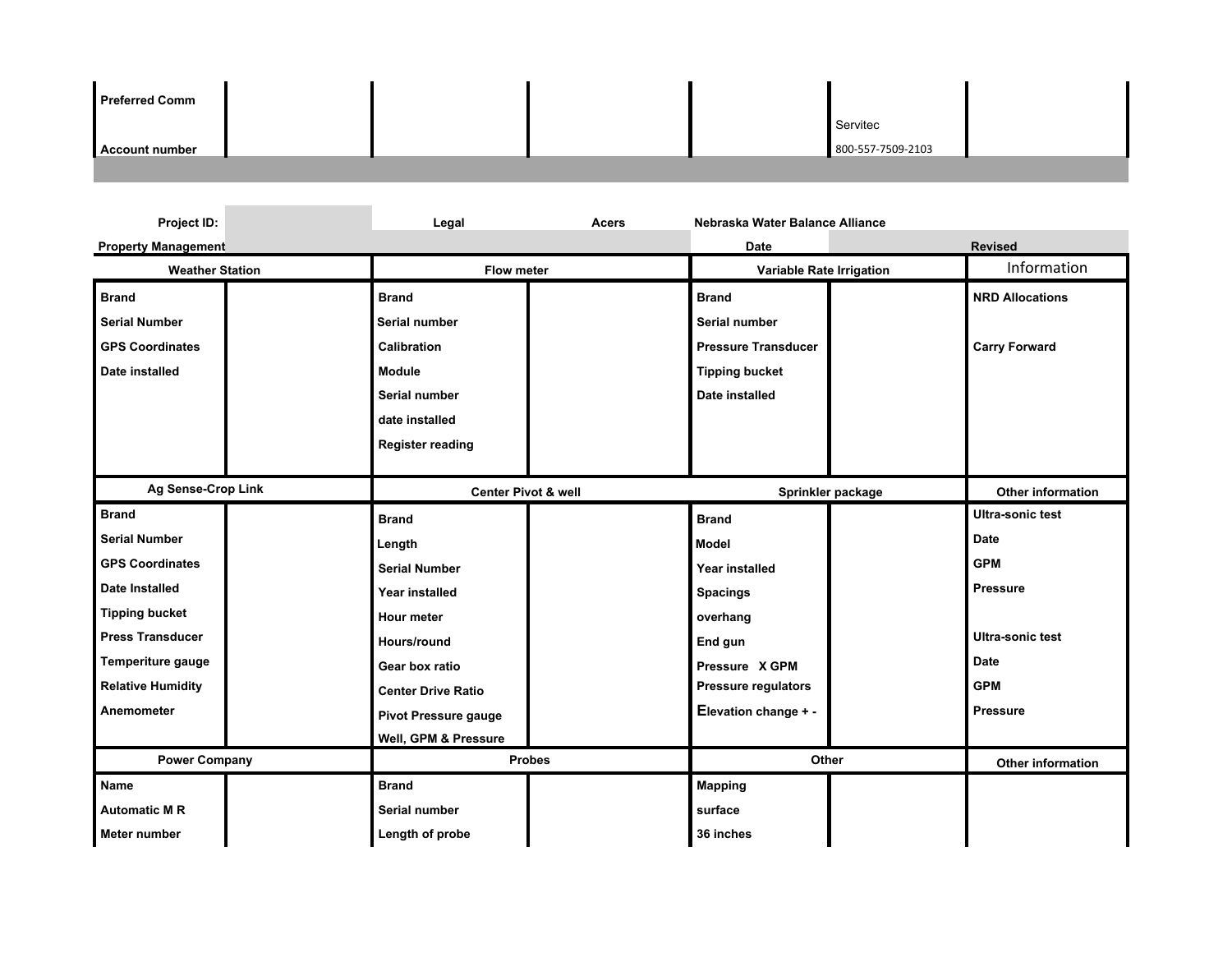| Account number | <b>Tipping bucket</b>  | Soil Texture Triangle |  |
|----------------|------------------------|-----------------------|--|
|                | date installed         | Nitrate well test     |  |
|                | <b>Telemetry brand</b> |                       |  |
|                | Serial number          |                       |  |
|                | <b>GPS Coordinates</b> |                       |  |
|                |                        |                       |  |
|                |                        |                       |  |
|                |                        |                       |  |

| Project ID:                |                     | Legal                      | <b>Acers</b>        | Nebraska Water Balance Alliance |                         |                |
|----------------------------|---------------------|----------------------------|---------------------|---------------------------------|-------------------------|----------------|
| <b>Property Management</b> |                     |                            |                     | Date                            |                         | <b>Revised</b> |
| <b>NRCS Soil Type</b>      |                     |                            |                     |                                 |                         |                |
| <b>Soil Type Acres</b>     |                     |                            |                     |                                 |                         |                |
| Water H Cap. 0-12"         |                     |                            |                     |                                 |                         |                |
| Water H Cap. 0-24"         |                     |                            |                     |                                 |                         |                |
| Water H Cap. 0-40"         |                     |                            |                     |                                 |                         |                |
| <b>Olsen Lab results</b>   | <b>Soil Texture</b> | <b>Soil Texture</b>        | <b>Soil Texture</b> | <b>Soil Texture</b>             | Soil                    | <b>Maximum</b> |
| <b>At Probe</b>            | Sand                | Silt                       | Clay                | <b>Soil Texture Class</b>       | Organic matter          | Intake rate    |
| $0-12"$                    |                     |                            |                     |                                 |                         |                |
| $12 - 24"$                 |                     |                            |                     |                                 |                         |                |
| 24-40"                     |                     |                            |                     |                                 |                         |                |
|                            |                     | Soil Triangle calibrations |                     |                                 |                         |                |
|                            | % Field             | % Wilting                  | % Water             | <b>Inches</b>                   | <b>Inches Available</b> | <b>Maximum</b> |
| Depth                      | Capacity            | Point                      | Available           | Available                       | at 50% refill           | apllication    |
| $0 - 12"$                  |                     |                            |                     |                                 |                         |                |
| $0 - 12"$                  |                     |                            |                     |                                 |                         |                |
| 12-24"                     |                     |                            |                     |                                 |                         |                |
|                            |                     |                            |                     |                                 |                         |                |
|                            |                     | <b>Field soil tests</b>    |                     |                                 |                         |                |
| <b>Olsen Lab results</b>   | <b>Soil Texture</b> | <b>Soil Texture</b>        | <b>Soil Texture</b> | <b>Soil Texture</b>             | Soil                    | <b>Maximum</b> |
| <b>At Probe</b>            | Sand                | Silt                       | Clay                | <b>Soil Texture Class</b>       | Organic matter          | Intake rate    |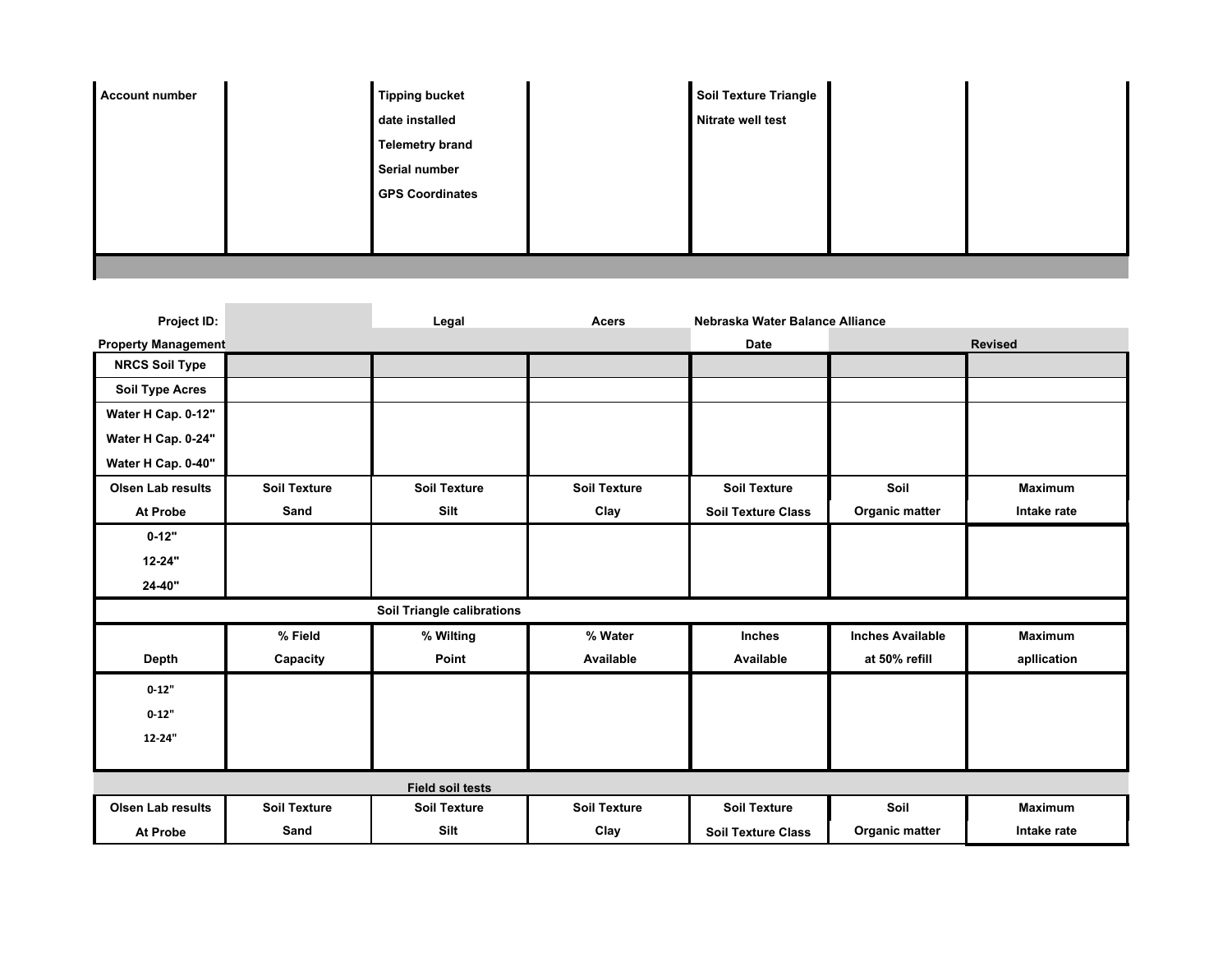| $0 - 12"$    |          |                            |           |           |                         |                |
|--------------|----------|----------------------------|-----------|-----------|-------------------------|----------------|
| 12-24"       |          |                            |           |           |                         |                |
| 24-40"       |          |                            |           |           |                         |                |
|              |          | Soil Triangle calibrations |           |           |                         |                |
|              | % Field  | % Wilting                  | % Water   | Inches    | <b>Inches Available</b> | <b>Maximum</b> |
| <b>Depth</b> | Capacity | Point                      | Available | Available | at 50% refill           | apllication    |
| $0 - 12"$    |          |                            |           |           |                         |                |
| 12-24"       |          |                            |           |           |                         |                |
| 24-40"       |          |                            |           |           |                         |                |
|              |          |                            |           |           |                         |                |

Down loading the Soil Triangle

SPAW Hydrology >SPAW Field & Pond > Register & down load SPAW

Fill out the registery >SPAw model/w.soilwater.characteristics.exe.(602.75)

| Project ID:                | Legal                      | Acers | Nebraska Water Balance Alliance |         |
|----------------------------|----------------------------|-------|---------------------------------|---------|
| <b>Property Management</b> |                            |       | Date                            | Revised |
| <b>Crop Information</b>    | <b>Nutrient Management</b> |       | <b>Crop Protection</b>          |         |
| Crop                       |                            |       |                                 |         |
| Variety                    |                            |       |                                 |         |
| Population                 |                            |       |                                 |         |
| GDD                        |                            |       |                                 |         |
| Tillage                    |                            |       |                                 |         |
|                            |                            |       |                                 |         |
| Pre-plant Residue %        |                            |       |                                 |         |
| Post-plant Res %           |                            |       |                                 |         |
| <b>Cover Crop</b>          |                            |       |                                 |         |
| <b>Date Planted</b>        |                            |       |                                 |         |
| <b>Date Harvested</b>      |                            |       |                                 |         |
| <b>Harvest Yield</b>       |                            |       |                                 |         |
|                            |                            |       |                                 |         |
|                            |                            |       |                                 |         |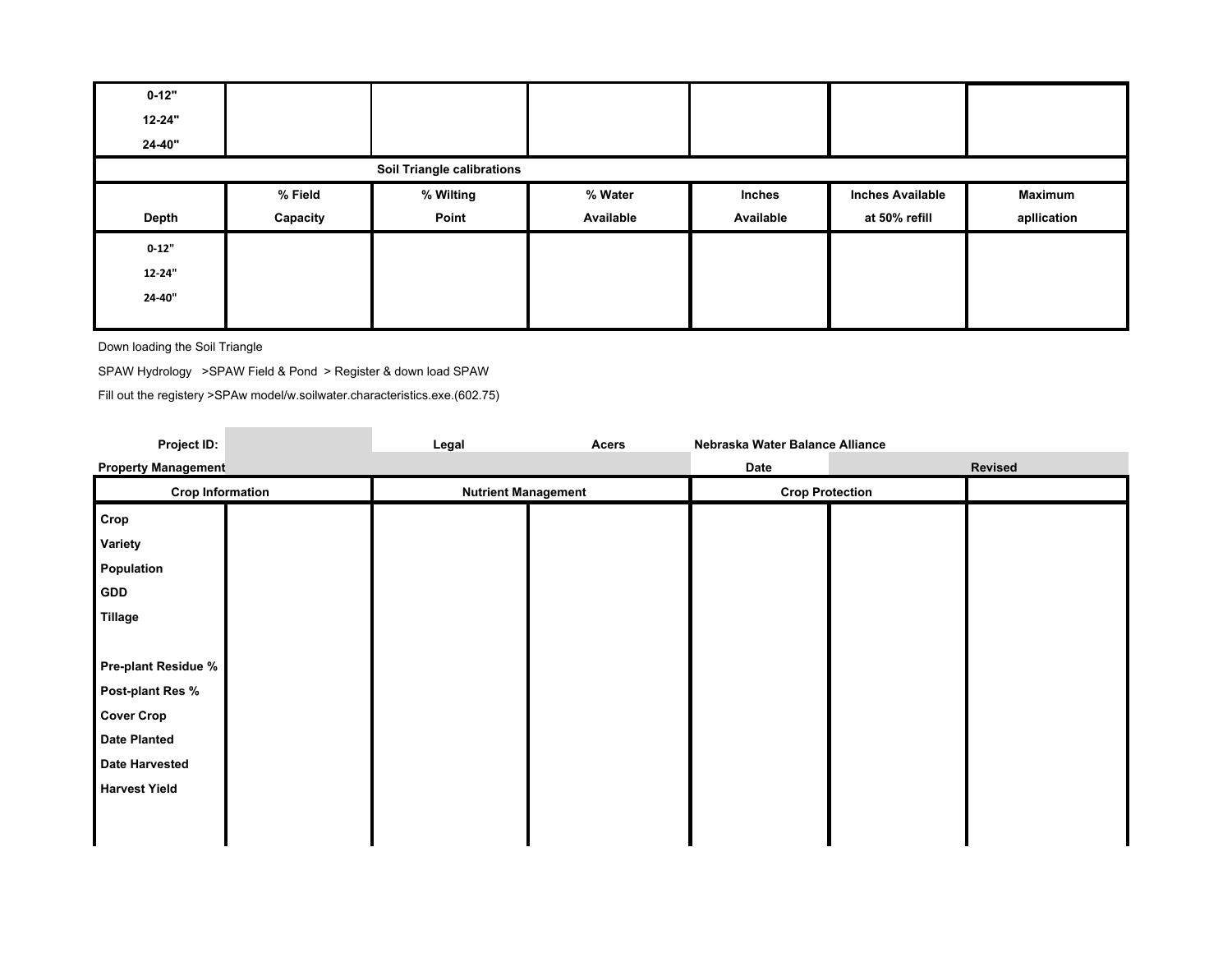| <b>Last Yrs Yield</b>   |  |  |  |
|-------------------------|--|--|--|
| <b>Water Allocation</b> |  |  |  |
| <b>Water Applied</b>    |  |  |  |
| Remaning Allocat        |  |  |  |
|                         |  |  |  |
|                         |  |  |  |
|                         |  |  |  |
|                         |  |  |  |
|                         |  |  |  |
|                         |  |  |  |
|                         |  |  |  |
|                         |  |  |  |
|                         |  |  |  |
|                         |  |  |  |
|                         |  |  |  |
|                         |  |  |  |
|                         |  |  |  |
|                         |  |  |  |
|                         |  |  |  |
|                         |  |  |  |

## **Comparing power company data to flow meters and sprinkler charts**

| Project ID:                |         | Legal   |   | Acers    |   | Nebraska Water Balance Alliance |   |                          |   |           |   |
|----------------------------|---------|---------|---|----------|---|---------------------------------|---|--------------------------|---|-----------|---|
| <b>Property Management</b> |         |         |   |          |   | Date                            |   |                          |   |           |   |
|                            | 1-May   | 15-May  |   | $31-May$ |   | $15$ -Jun                       |   | 30-Jun                   |   | $15$ -Jul |   |
| Acres                      | 125.9   | 125.9   |   | 125.9    |   | 125.9                           |   | 125.9                    |   | 125.9     |   |
| <b>Power Co Hours</b>      |         |         | 0 |          | 0 |                                 | 0 |                          | 0 |           | 0 |
| <b>Convert to Min</b>      |         |         |   |          |   |                                 |   |                          |   |           |   |
| <b>GPM</b>                 | #DIV/0! | #DIV/0! |   | #DIV/0!  |   | #DIV/0!                         |   | #DIV/0!                  |   | #DIV/0!   |   |
| Flow meter Reg             |         |         | 0 |          |   |                                 |   | $\overline{\phantom{0}}$ |   |           |   |
| $inch = 27154 gal$         |         |         |   |          |   |                                 |   |                          |   |           |   |
| Inches applied             |         |         |   |          |   |                                 |   |                          |   |           |   |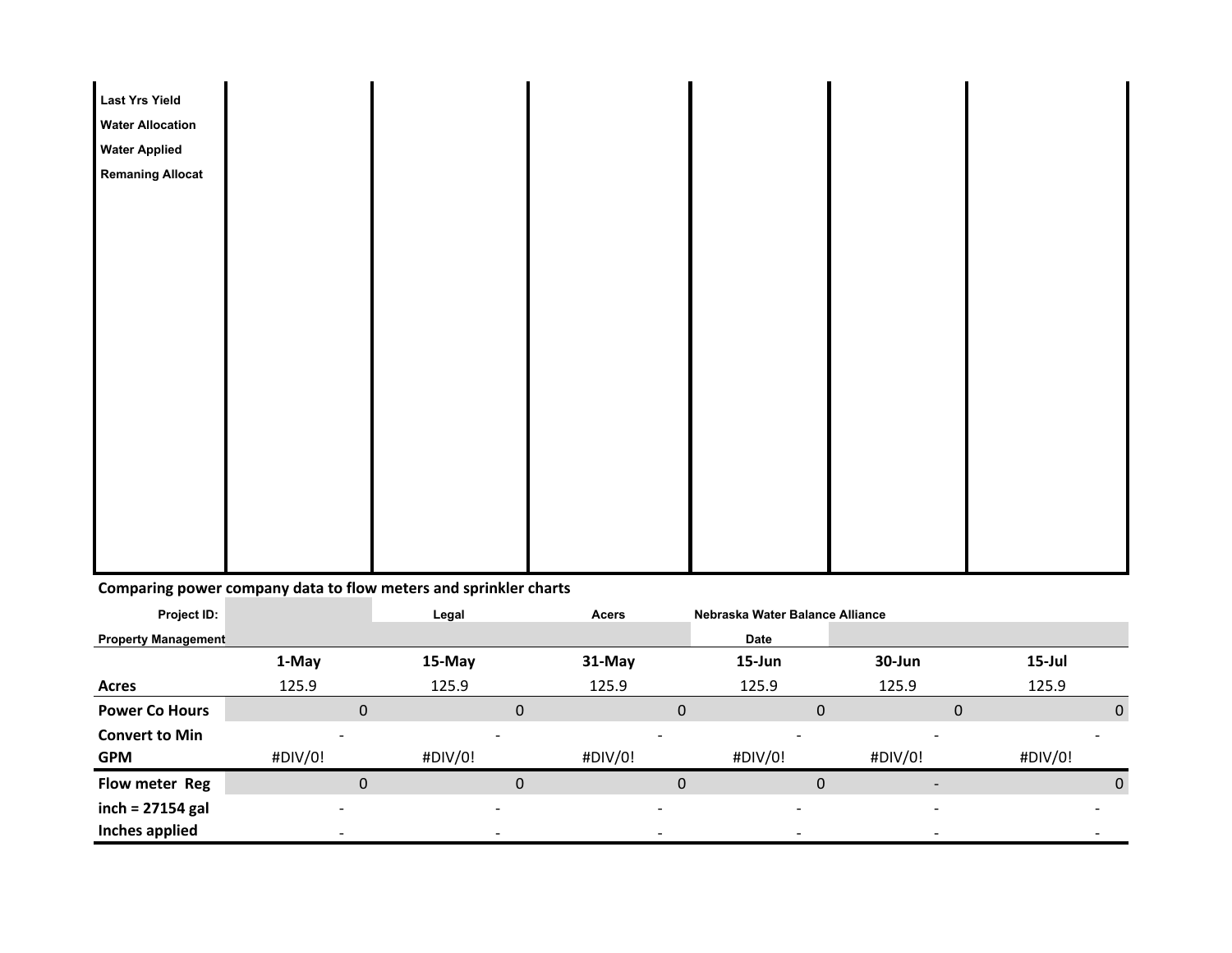| <b>Crop Link Reg</b>    | $\mathbf{0}$ | $\mathbf 0$                                                                  | $\mathbf 0$      | $\pmb{0}$   |           |                  |
|-------------------------|--------------|------------------------------------------------------------------------------|------------------|-------------|-----------|------------------|
| <b>S Package GPM</b>    | 700          | 700                                                                          | 700              | 700         | 700       | 700              |
| $inch = 27154 gal$      |              |                                                                              |                  |             |           |                  |
| Inches applied          |              |                                                                              |                  |             |           |                  |
| % difference            | #DIV/0!      | #DIV/0!                                                                      | #DIV/0!          | #DIV/0!     | #DIV/0!   | #DIV/0!          |
| <b>Ultra-sonic test</b> |              |                                                                              |                  |             |           |                  |
| <b>GPM</b>              | #DIV/0!      | #DIV/0!                                                                      | #DIV/0!          | #DIV/0!     | #DIV/0!   | #DIV/0!          |
| $inch = 27154 gal$      |              |                                                                              |                  |             |           |                  |
| <b>Inches Applied</b>   |              |                                                                              |                  |             |           |                  |
| % difference            | #DIV/0!      | #DIV/0!                                                                      | #DIV/0!          | #DIV/0!     | #DIV/0!   | #DIV/0!          |
|                         |              | Equipment performance based on pressure and power company hours of operation |                  |             |           |                  |
|                         | 1-May        | 15-May                                                                       | 31-May           | 15-Jun      | 30-Jun    | 15-Jul           |
| <b>Crop link PSI</b>    |              |                                                                              |                  |             | 0         |                  |
| <b>SQRT</b>             | 0.00         | 0.00                                                                         | 0.00             | 0.00        | 0.00      | 0.00             |
| <b>S Package PSI</b>    | 32           | 32                                                                           | 32               | 32          | 32        | 32               |
| <b>SQRT</b>             | 5.66         | 5.66                                                                         | 5.66             | 5.66        | 5.66      | 5.66             |
| % Difference            | 0.00         | 0.00                                                                         | 0.00             | 0.00        | 0.00      | 0.00             |
| <b>S Package GPM</b>    | 700          | 700                                                                          | 700              | 700         | 700       | 700              |
| <b>Change in GPM</b>    | 0            | $\pmb{0}$                                                                    | $\boldsymbol{0}$ | $\mathbf 0$ | $\pmb{0}$ | $\boldsymbol{0}$ |
| Gal with change         |              |                                                                              |                  |             |           |                  |
| <b>Inches</b>           | 0.00         | 0.00                                                                         | 0.00             | 0.00        | 0.00      | 0.00             |
| Inches/acre             | 0.00         | 0.00                                                                         | 0.00             | 0.00        | 0.00      | 0.00             |
| % Difference            | #DIV/0!      | #DIV/0!                                                                      | #DIV/0!          | #DIV/0!     | #DIV/0!   | #DIV/0!          |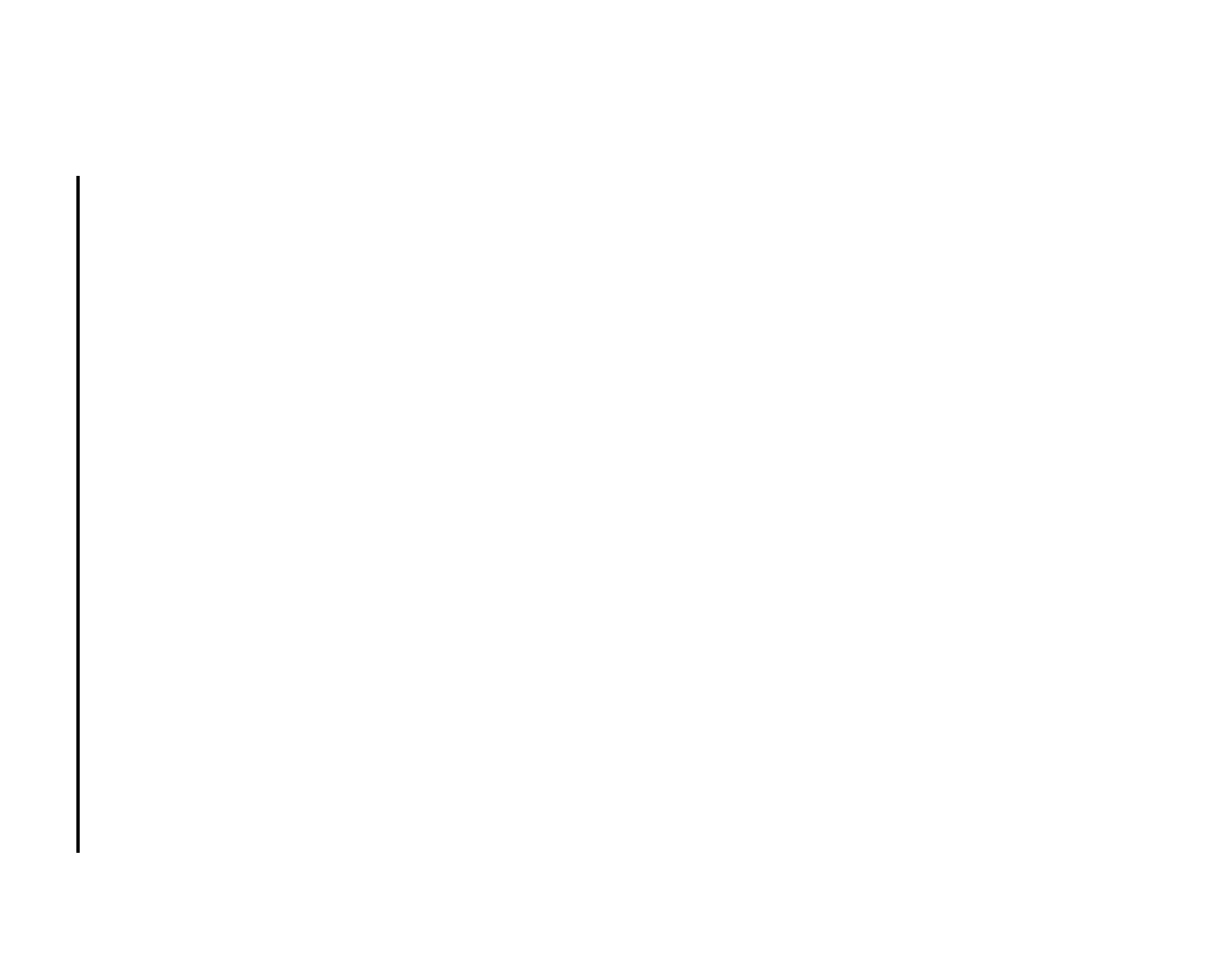$\begin{array}{c} \hline \end{array}$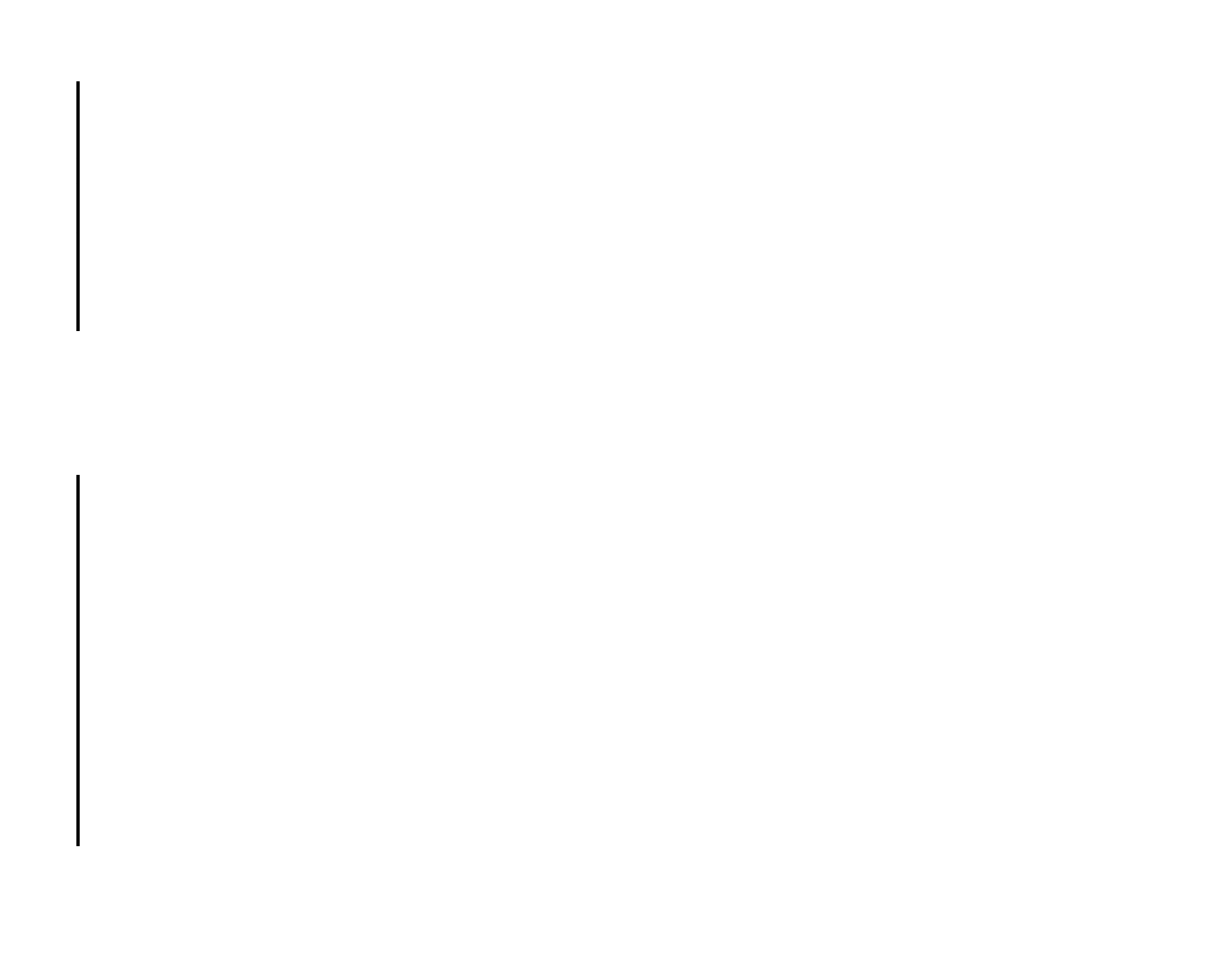| $31$ -Jul | 15-Aug        | 31-Aug  | 15-Sep  | 30-Sep  | <b>Summary</b> |
|-----------|---------------|---------|---------|---------|----------------|
| 125.9     | 125.9         | 125.9   | 125.9   | 125.9   | 125.9          |
|           | $\Omega$<br>0 |         | 0<br>0  | 0       |                |
|           |               |         |         |         |                |
| #DIV/0!   | #DIV/0!       | #DIV/0! | #DIV/0! | #DIV/0! |                |
|           | $\Omega$      | -       | 0       |         |                |
|           |               |         |         |         |                |
|           |               |         |         |         | 0.00           |